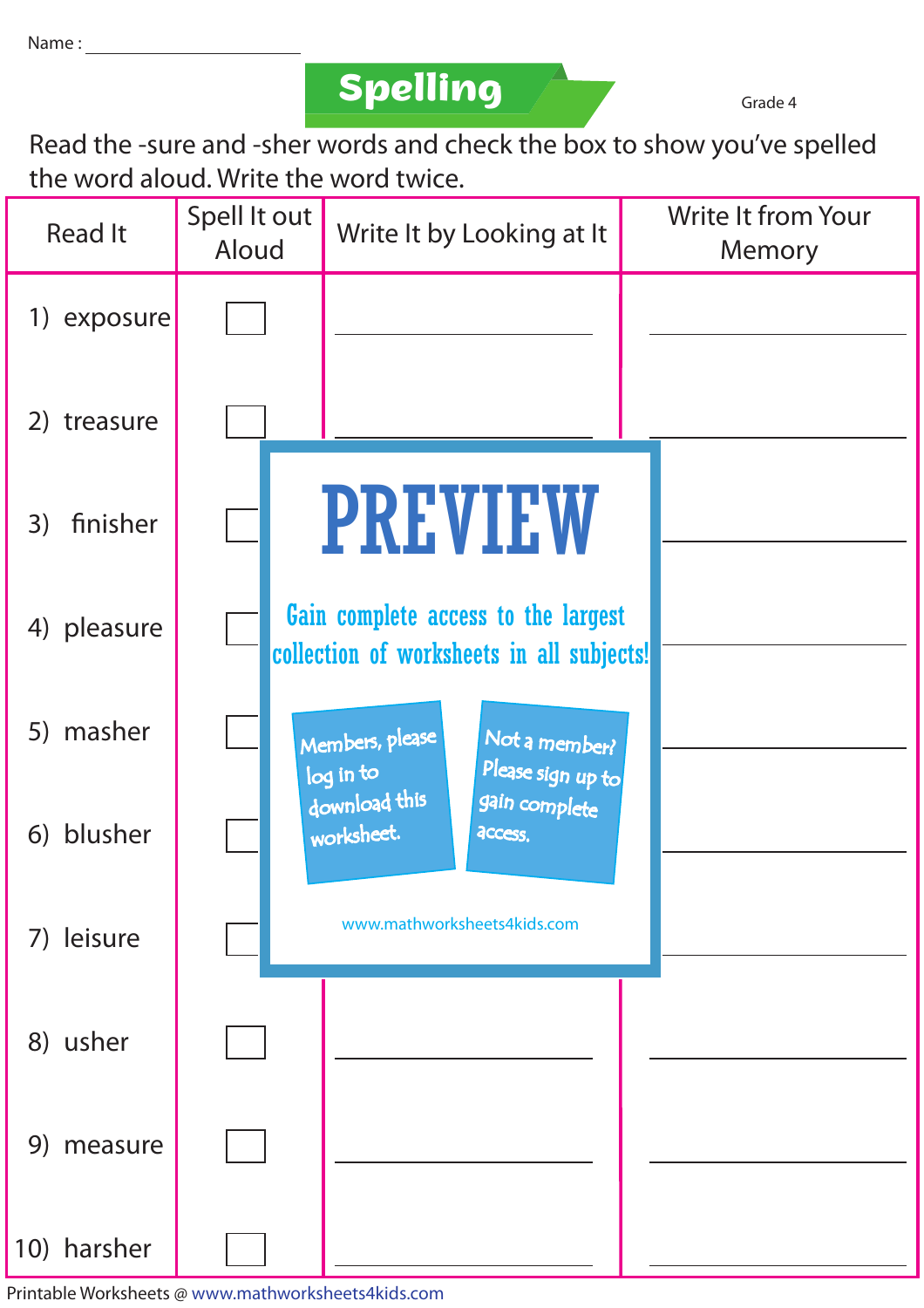## **Spelling**

Grade 4

| <b>Read It</b> | Spell It out<br>Aloud | Write It by Looking at It                                                        | <b>Write It from Your</b><br>Memory |
|----------------|-----------------------|----------------------------------------------------------------------------------|-------------------------------------|
| 11) fisher     |                       |                                                                                  |                                     |
| 12) washer     |                       |                                                                                  |                                     |
| 13) pressure   |                       | <b>PREVIEW</b>                                                                   |                                     |
| 14) assure     |                       | Gain complete access to the largest<br>collection of worksheets in all subjects! |                                     |
| 15) dasher     |                       | Members, please<br>Not a member?<br>Please sign up to<br>log in to               |                                     |
| 16) fresher    |                       | download this<br>gain complete<br>worksheet.<br>access.                          |                                     |
| 17) ensure     |                       | www.mathworksheets4kids.com                                                      |                                     |
| 18) wisher     |                       |                                                                                  |                                     |
| 19) reassure   |                       |                                                                                  |                                     |
| 20) fissure    |                       |                                                                                  |                                     |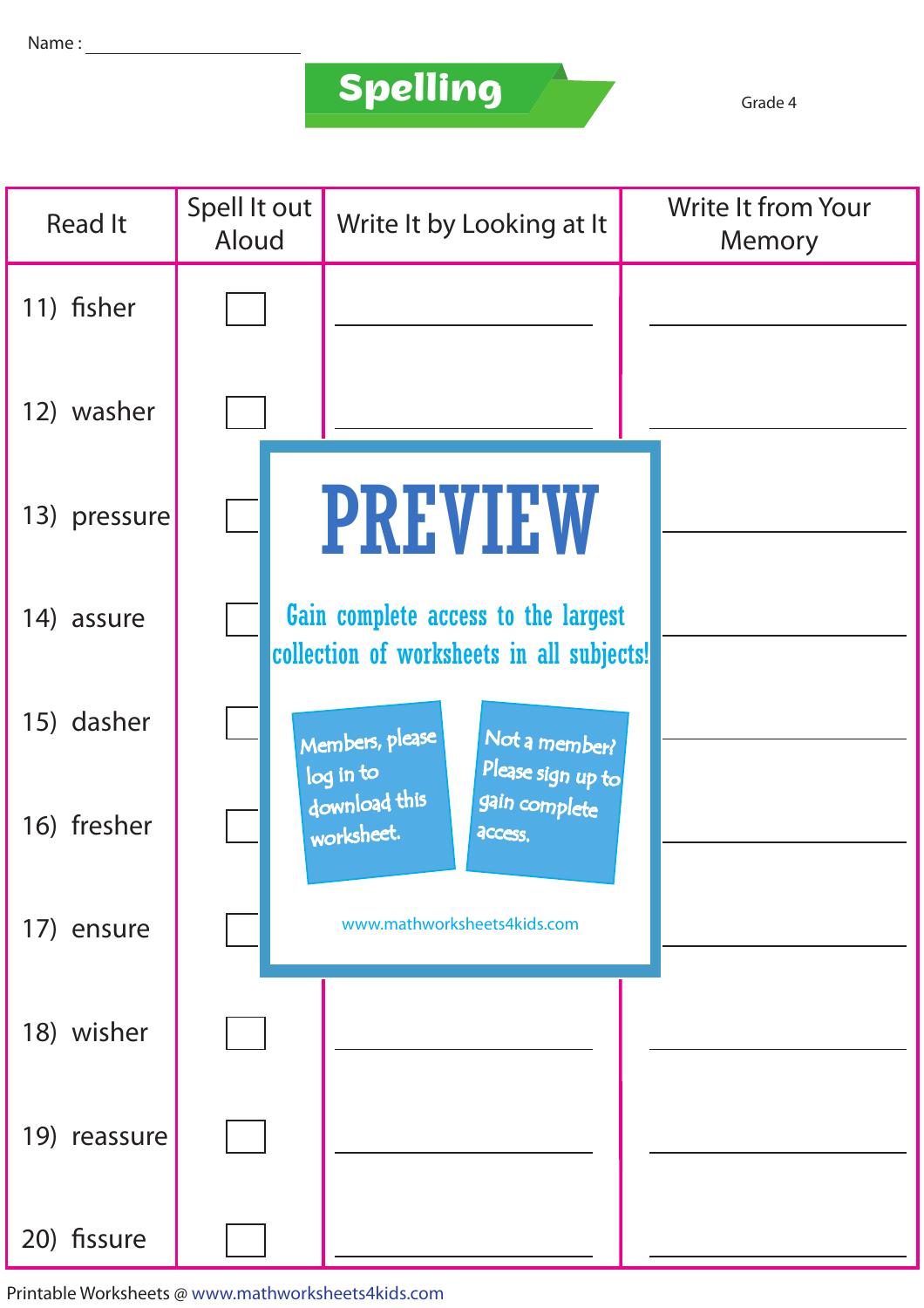## Name : **Answer Key**

**Spelling Grade 4** 

Read the -sure and -sher words and check the box to show you've spelled the word aloud. Write the word twice.